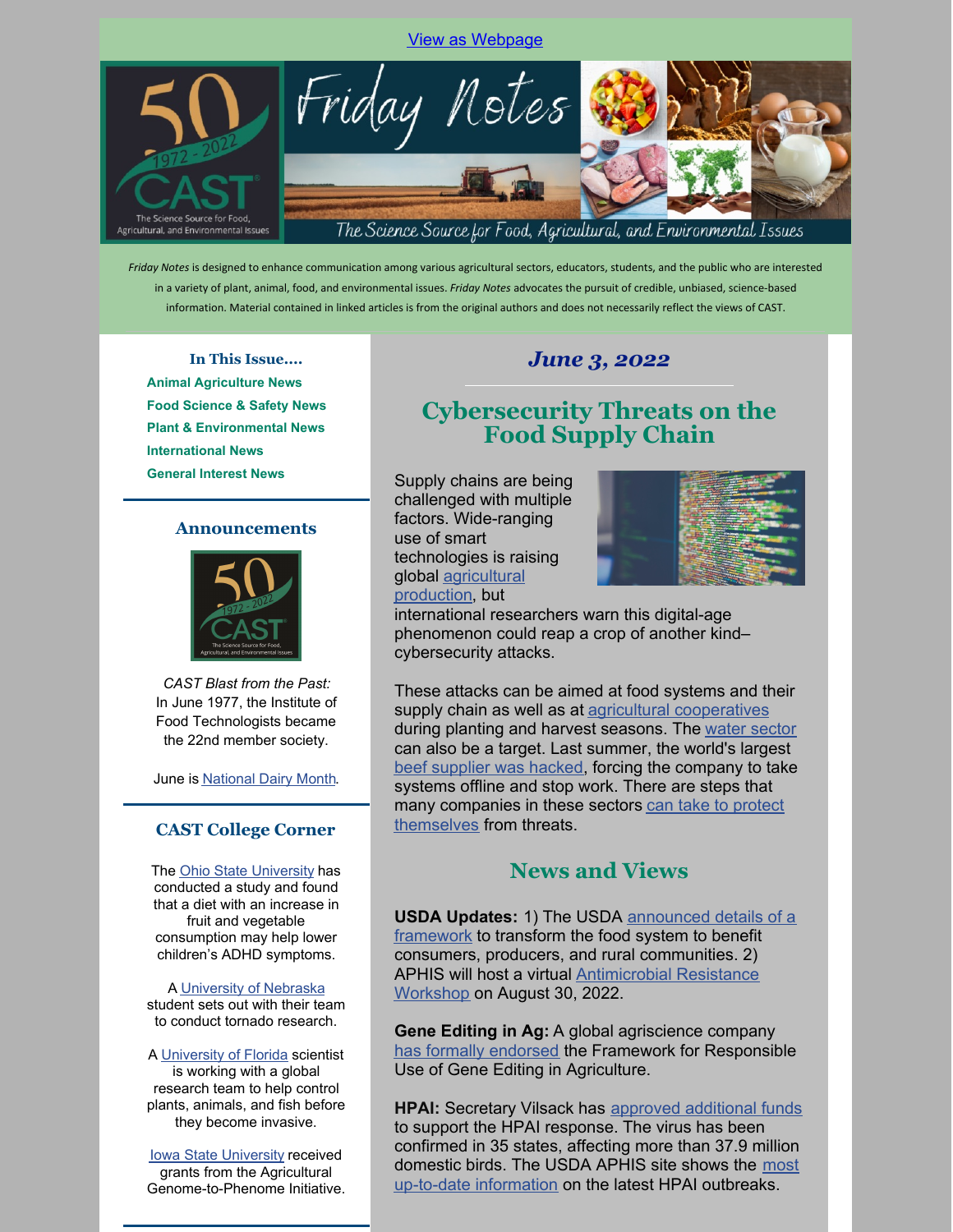#### **CAST Social Media**



CAST [welcomes](https://www.cast-science.org/submit-an-idea-for-a-cast-publication/) ideas for future publications and projects.

### **Far Side of the Barn**

**Joshes into Battle:** A couple hundred people grabbed their pool noodles and headed to a Nebraska park again this [weekend](https://apnews.com/article/josh-pool-noodle-fight-nebraska-e23282f8cd82d17926999c17b4c27d65) to battle over the right to the name Josh.



**Not R2-D2 or WALL-E:** A history professor was on his morning bike ride in the woods when he came across a delivery robot [wandering](https://www.npr.org/2022/05/20/1100290734/delivery-robot-woods-northampton-england-united-kingdom) in the woods.

# **CAST Updates**

# **Society Membership Support**



Since 1972, society [members](https://r20.rs6.net/tn.jsp?f=001RjIYrY-E1q5jy6OI0ZnVj59ZWeP1YT_Rmo6AkO3L2Fpt-_eFmJk7OJElXVIFa2F2VsY4Vf3SpDgPBrO04zNzxfhNLKou8PFsvmuf3zan0exIsWgaiFuyA50JvH_2TByxVEMWP-H0q19TWIr9S5uLqS3wdHqEZb7zz_ha9nO0VEZlzlvCoH3xURUbvsykJU8RApY4MVOEYD4=&c=FMGh3A2dLpBu35_k8sQl2lQpG1ygyi8MDwrW5jiI_Qlk1oJpsvlUVw==&ch=iRneLpxY7A3H6Sl-AAh755IVJLuMHZ6lyNjXChOTsBFouoa91XQiRw==) have been an important component in the effort to fulfill CAST's mission—communicating credible, sciencebased information to a wide audience. Society members include those representing medicine, plants, food, animals, and other types of science and agriculture.

CAST's society [members](https://r20.rs6.net/tn.jsp?f=001RjIYrY-E1q5jy6OI0ZnVj59ZWeP1YT_Rmo6AkO3L2Fpt-_eFmJk7OD76qY2fl_jA0mWjTx7RQz_XhIrShug0ZyKq5oZJdhNSTAWmsUwSXMKigWQMglFD24IZSk1ZcRm8SUhe9Fb8AzRP6Ein1UCnK1FJ7Ehe9jY-s133bGps9yIHCYA-h3K0xorScUId3cPsji1WNO-_RAFf6SdLkoBPCw==&c=FMGh3A2dLpBu35_k8sQl2lQpG1ygyi8MDwrW5jiI_Qlk1oJpsvlUVw==&ch=iRneLpxY7A3H6Sl-AAh755IVJLuMHZ6lyNjXChOTsBFouoa91XQiRw==) enjoy several benefits such as access to publications and a weekly newsletter. But just as notable, these groups share information with others through CAST's publications and social media, and their members keep aware of science-based

research and information from the many sources available through CAST. Member societies have a voice on the CAST Board of [Representatives](https://r20.rs6.net/tn.jsp?f=001RjIYrY-E1q5jy6OI0ZnVj59ZWeP1YT_Rmo6AkO3L2Fpt-_eFmJk7OHOcXIUNz27SJZO64CGqDFA_SYQo1yaGSjYab0-kEPPfgRyD5ovMg5apnjRiqPqI8q_yShmDHu9JIfyuNI9Yhly-9HW5mgFOhDJpHZIEc8izUTotbsSZawrUOU5qFdTUaO6oEXyI-Rqwc_Ot8FmqOH8=&c=FMGh3A2dLpBu35_k8sQl2lQpG1ygyi8MDwrW5jiI_Qlk1oJpsvlUVw==&ch=iRneLpxY7A3H6Sl-AAh755IVJLuMHZ6lyNjXChOTsBFouoa91XQiRw==), a body made up of member societies, universities, companies, nonprofit organizations, and the Board of Directors.

# **Individual Membership Support**

As a CAST member, you can help CAST to address some of the most important issues that impact our planet, such as how to feed the world's population; water and soil conservation; leading land use practices; and animal, food, and environmental science. This video shows the benefits of being a CAST [member](https://www.youtube.com/watch?v=7HVBSQNcH5g).

Three of the membership options are:

The **Individual** membership, our most common level of support, is available to anyone interested in joining CAST and supporting sound science.

The **Young Professional** membership, which is at a reduced rate and is available to individuals who were enrolled as full-time students at an accredited college or university and have graduated within the last two years.

The **Student** membership, which is free and is available to those currently enrolled as a fulltime student at an accredited college or university.

If you are interested in supporting CAST's work through one of the *individual [membership](https://www.cast-science.org/membership/individual-members/)* options we offer, please contact our membership specialist, Colleen [Hamilton](https://www.cast-science.org/contact-us/).

# **Summary of Activities**

The latest CAST **[Summary](https://www.cast-science.org/wp-content/uploads/2022/05/Q1_2022_Summary-of-Activities-00000002.pdf) of Activities covers January-May 2022**. You'll find a link to our latest commentary, *Goals, Strengths and Limitations Governing the Use of Life Cycle Assessment*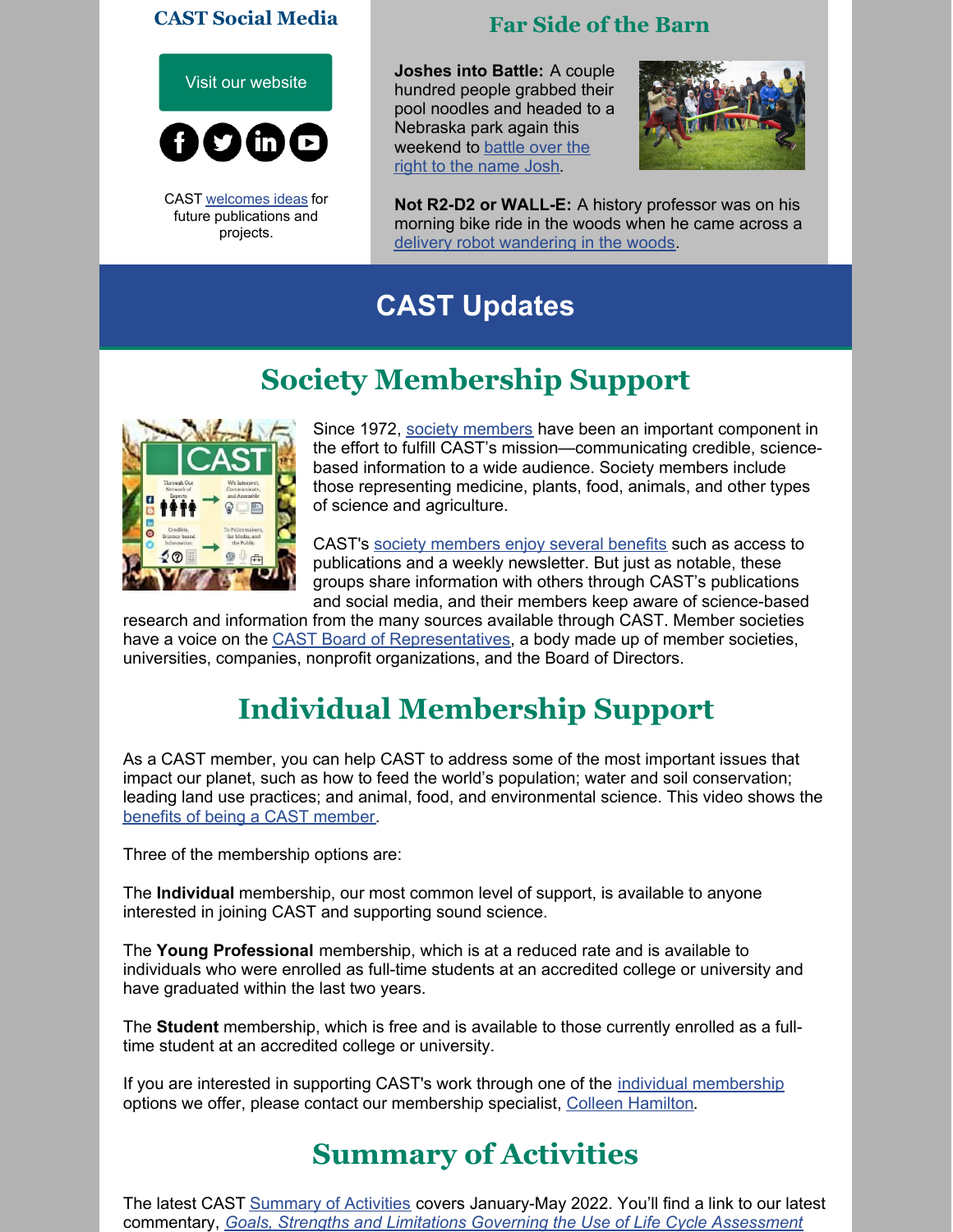*(LCA) in Food and Agriculture*; an overview of the 2022 Borlaug CAST [Communication](https://www.cast-science.org/martin-wiedmann-announced-as-the-2022-borlaug-cast-communication-award-recipient/) Award announcement; an update on 50th anniversary activities, along with a link to our recently published [commemorative](https://www.cast-science.org/publication/celebrating-50-years-as-the-trusted-source-for-agricultural-science-and-technology/) publication; and more.

### *Animal Agriculture and Environmental News*

**High Tech:** China pig breeders are going high tech in a [self-sufficiency](https://www.reuters.com/world/china/china-pig-breeders-go-high-tech-self-sufficiency-push-2022-05-27/) push.

**Water Efficient Chicken:** An assistant professor at the University of Arkansas is working toward [developing](https://aaes.uada.edu/news/water-efficient-chickens/) chickens that can thrive on limited water.

**Beef Plant:** Plans to build a [state-of-the-art](https://www.drovers.com/news/beef-production/11-billion-next-generation-beef-plant-proposed-rapid-city-sd) beef and bison processing plant in South Dakota would harvest 8,000-head per day, which would be the world's largest beef packing facility.



**Vietnam held a press conference to announce the successful production of a [commercial](https://www.nationalhogfarmer.com/news/vietnam-first-commercially-produce-african-swine-fever-vaccine) vaccine for African swine fever.**

### *Food Science and Safety News*

**GM Cowpea:** Farmers and university students weighed in with strong support for GM [cowpea](https://allianceforscience.cornell.edu/blog/2022/06/public-comments-reveal-overwhelming-support-for-gm-cowpea-in-ghana/) approval in Ghana, where a decision is expected in August.

**CRISPR Crops:** This agriculture podcast series looks at the cutting advantage of plant [technology](https://the1a.org/segments/deeply-rooted-crispr-crops-and-the-future-of-food/).

**[Seaweed:](https://www.foodsafetynews.com/2022/06/more-food-uses-for-seaweed-sparks-food-safety-research/)** Harvested seaweed is neither a seafood nor a vegetable and is regulated by the Food and Drug Administration--but only as a spice.



**The world's first [raspberry](https://www.theguardian.com/business/2022/jun/01/uk-raspberry-picking-robot-soft-fruit) picking robot was developed in Britain.**

### *Plant Agriculture and Environmental News*

**Legume:** A university is [researching](https://www.farmprogress.com/crops/nmsu-researcher-examines-drought-tolerant-guar) guar, a drought tolerant legume that may help feed livestock in drought-stricken areas.

**Spot Blotch [Resistance:](https://www.cimmyt.org/news/cimmyt-scientists-identify-novel-genomic-regions-associated-with-spot-blotch-resistance/)** Scientists have identified novel genomic regions associated with spot blotch resistance using a genome-wide association mapping approach to identify new regions with resistance to the disease.

**Tariffs:** More than 40 agriculture and food groups are calling for the [elimination](https://www.thepacker.com/news/industry/usapple-calls-end-tariffs-it-says-harm-us-agriculture?mkt_tok=ODQzLVlHQi03OTMAAAGEpNo_fk6lsJru9r3OFnffv_PyqD2XZPzA0SRTwjhAg3ssWJRwjkFNgmMe5e5rwZcQQaZZ82__80GW32McLbFAAxAE0QuwSzSWqVsL0hoGB7AQWIzLzA) or reduction of U.S. tariffs being imposed on other countries.



**An invasive earthworm native to east Asia that was discovered in Iowa in 2018 has now spread to at least 11 [counties.](https://www.desmoinesregister.com/story/news/2022/05/27/jumping-worms-iowa-infestation-iowa-state-extension-dnr-polk-story-county/9887019002/)**

### *International News*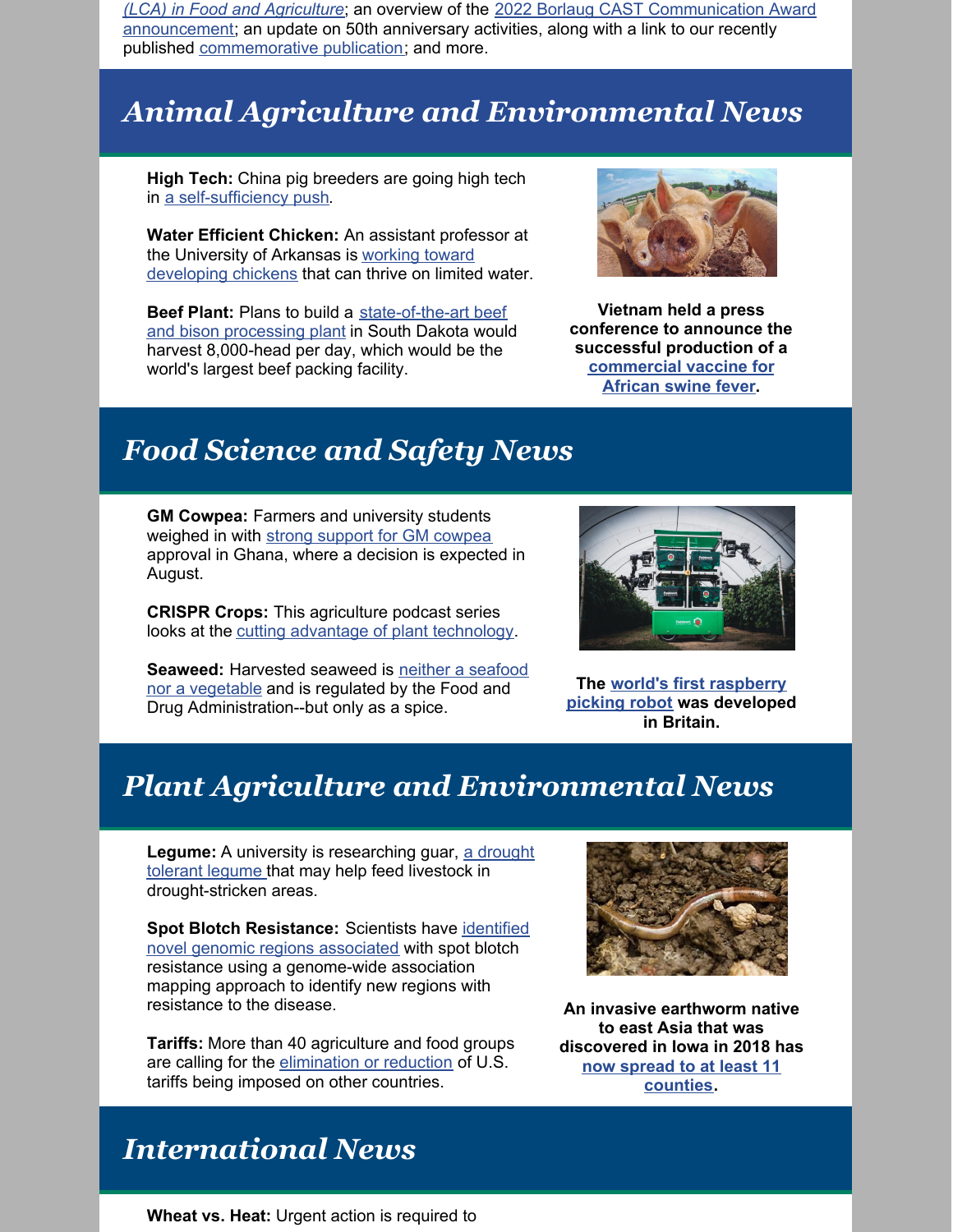mitigate effects of temperature extremes in South Asia, which threaten wheat [production](https://www.cimmyt.org/blogs/wheat-versus-heat/) and human health.

**Mango Production:** Pakistan, the world's fifth largest mango producer, is experiencing excessive heat and drought and is [expecting](https://www.reuters.com/world/asia-pacific/pakistans-mango-production-fall-by-50-due-heatwave-water-shortage-2022-05-26/) a 50% decrease in mango production.

**Seed Bank: [Ukraine's](https://www.reuters.com/world/europe/ukraines-giant-seed-bank-risk-being-lost-war-rages-2022-05-31/) giant seed bank is at risk of** being lost as the war rages.

**Desert Farming Challenges:** Qatar has been aiming to [revolutionize](https://www.euronews.com/2022/06/01/qatar-s-farming-innovations-from-vertical-solutions-to-honey-production) solutions to growing crops in its dry environment.

**A group of African scientists has launched an ambitious genome [sequencing](https://allianceforscience.cornell.edu/blog/2022/05/african-scientists-launch-biodiversity-genomics-revolution/) project to unlock the secrets of plant and animal diversity.**

## *General Interest News*

**Wind Turbine Blades:** A Mississippi River facility [recycles](https://www.stltoday.com/business/local/what-to-do-with-old-wind-turbine-blades-mississippi-river-facility-recycles-them/article_e0342ece-185e-5de9-a405-a6b34c0c2aca.html) these blades and already has plans to expand, expecting to double its employees over the next couple years.

**Smog and Gasoline:** The White House is considering waiving U.S. gasoline [environmental](https://www.reuters.com/world/us/white-house-weighing-waiving-smog-rules-gasoline-lower-pump-price-sources-2022-05-23/) rules aimed at reducing summertime smog, hoping the waiver will combat rising pump prices.

**COVID-19 Nasal Sprays:** Scientists are working on [COVID-19](https://allianceforscience.cornell.edu/blog/2022/05/covid-nasal-sprays-could-offer-advantages-over-traditional-vaccines-a-virologist-explains-how-they-work/) vaccines that activate the "mucosal" immune system and could be delivered as a spray up your nose.



**To remain competitive, [producers](https://www.agriculture.com/technology/data/croptrak-adds-financial-framework-to-its-digital-supply-chain-management-tool) must harness and use generated data to their advantage.**

#### **Photo Credits**

Lead story from Markus Spiske on Unsplash. Far Side from Jaiden Tripi/Lincoln Star. Food from Fieldwork Robotics.

Plant Ag from Wisconsin DNR. General from Jesada Wongsa / Successful Farming. Unless otherwise noted, photos

courtesy of the USDA Agricultural Research Service, Constant Contact, or CAST.

### *Societies, Companies, and Nonprofit Organizations Serving on the CAST Board of Representatives*

- **\* Agricultural & Applied Economics Association**
- **\* American Association of Avian Pathologists**
- **\* American Association of Bovine Practitioners**
- **\* American Bar Association, Section of Environment, Energy, & Resources-Agricultural Management**
- **\* American Dairy Science Association**
- **\* American Farm Bureau Federation**
- **\* American Meat Science Association**
- **\* American Meteorological Society, Committee on**
- **Agricultural and Forest Meteorology**
- **\* American Seed Trade Association**
- **\* Mississippi State University**
- **\* National Cattlemen's Beef Association, a Contractor to the Beef Checkoff**
- **\* National Corn Growers Association/Iowa Corn**
- **Promotion Board**
- **\* National Milk Producers Federation**
- **\* National Pork Board**
- **\* National Turkey Federation**
- **\* North Central Weed Science Society**
- **\* Northeastern Weed Science Society**
- **\* Penn State University**